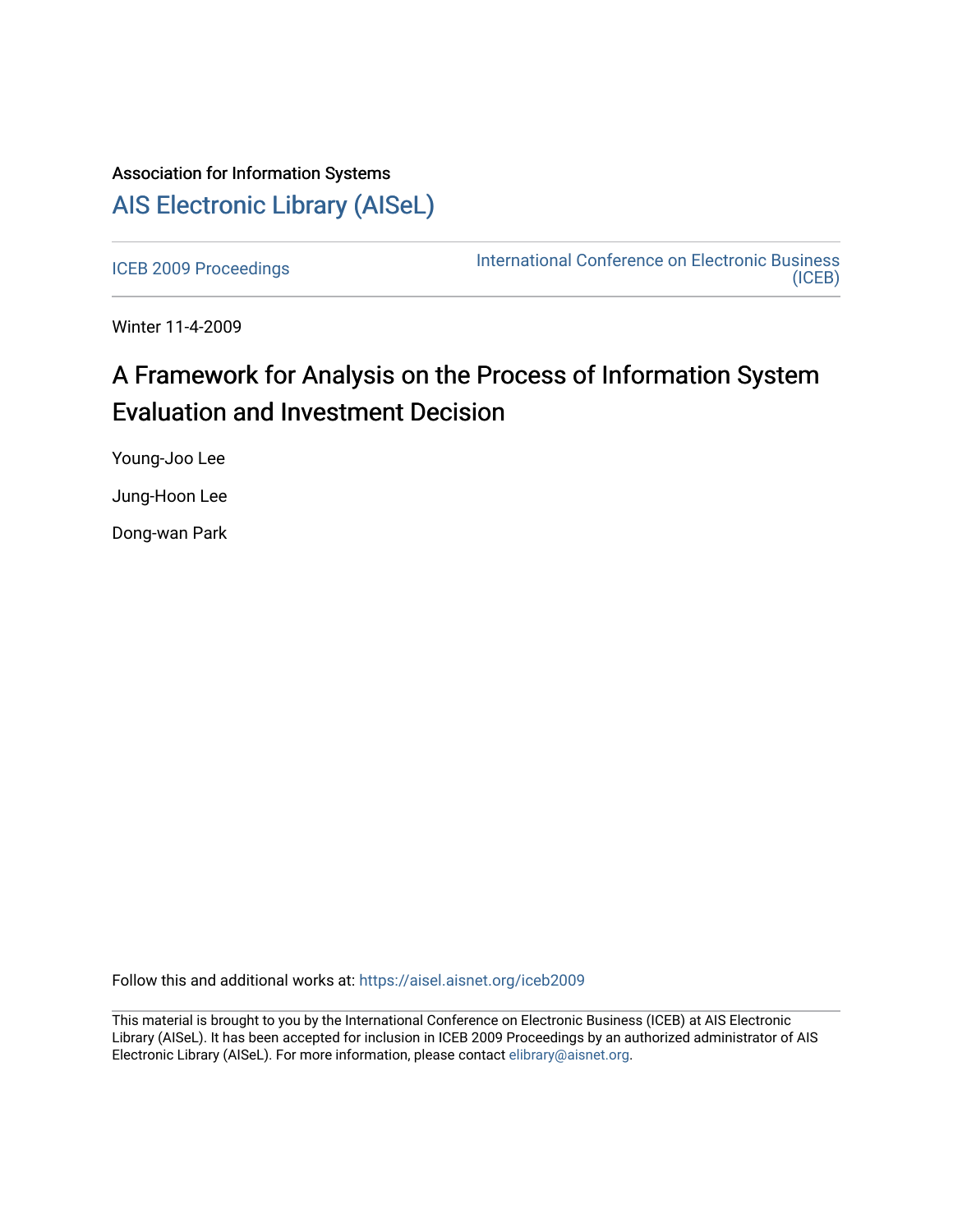### **A FRAMEWORK FOR ANALYSIS ON THE PROCESS OF INFORMATION SYSTEM EVALUATION AND INVESTMENT DECISION**

Young-Joo Lee<sup>1</sup>, Jung-Hoon Lee<sup>2</sup>, and Dong-wan Park<sup>3</sup> Graduate school of Yonsei University, South Korea <sup>1</sup>lyj@nia.or.kr; <sup>2</sup>jhoonlee@yonsei.ac.kr; <sup>3</sup>dw27@yonsei.ac.kr

#### **Abstract**

Information System (IS) investment evaluation has long been issue in the IS research. Traditional positivistic research dealt with cost-benefit rationale regarding why and how evaluate. Afterwards social and political view added issue to this stream by embedding the organizational context that makes evaluation more fraught with difficulties. The purpose of this paper is to provide a theoretical foundation and justification of the various organizational aspects of IS evaluation and decision process. By reviewing recent research that adopts institutional theory perspective on this issue and we develop two-staged evaluation process model constructed by the interaction among stakeholders and their roles. Participants of the process are two groups: IS evaluator group who evaluate the benefit of investment, and decision makers who examine suggestion of evaluator group and finally determine to invest or not. We argue that, during this interaction process, the organization's institutional context influences the extent of the formality of evaluation criteria and the procedural rationality. From this dynamic process perspective, we propose a multidimensional analysis framework that constitutes four types of evaluation orientation: Mixed, Positive, Negative, and Control Evaluation Orientation. With this framework we discuss how stakeholders behave and affect investment decision under each evaluation orientation. Likewise, we also discuss how financially justified IS investments can be sometimes rejected or otherwise accepted in the politically situated evaluation process. We believe that this framework expands our understanding of IS evaluation and decision process and therefore contribute to IS research in this field. Also to practitioners, this study provides several implications regarding how to maintain the formal/rational evaluation procedure and how to acquire organizational consensus under socially complex organizational environment.

**Keywords:** IS evaluation, IS investment decision, Institutional Theory, rationality, organizational context

#### **Introduction**

In order for an organization to achieve a success in information system(IS) accompanied by a substantive amount of financial capital and human resources, thorough planning and management of IS investment are needed. This process is becoming more important nowadays as competitive economic environment has forced organizations cut costs significantly. As the beginning process of the IS investment management, evaluation of benefit against cost and subsequent decision of certain IS investment are usually exercised. Besides, the IS investment evaluation and decision usually consists a series of portfolio based managerial process regardless of private or public organizations. They have to choose some of the multiple investment alternatives after considerations of various aspects of cost and benefit of each alternative. Therefore, it can be the key issues whether decision makers have complied with the rationally justified evaluation criteria and the decision procedure based on consensus among investment proposers.

In this context, the study of IS investment evaluation and decision has carried out various forms of feasibility studies or investment appraisals, typically, using traditional cost-benefit analysis [2] [58]. This paradigm considers IS decision makers as rationalists who would choose one of the IS investments if it has the highest score of cost-benefit analysis.

However, the increasing complexity in the IS context challenges the traditional technical economic approaches. It is because IS evaluation is a socially embedded process in which formal assessments intertwine with the informal assessments by which actors make sense of their situation. Thus, they cannot explain the uncertainties and contextual dependencies concerning the value of IS investments. Therefore analyzing and understanding their role, interactions, under organizational context should be main concern of this research issue [17] [49].

Meanwhile, like many authors have argued, 'interpretive' research perspective would provide some ways to explain this complex issue rather than positivistic perspective [17] [19] [51] [55]. To our knowledge, however, this research stream had not been much studied in IS evaluation area, which especially focusing on the organization context and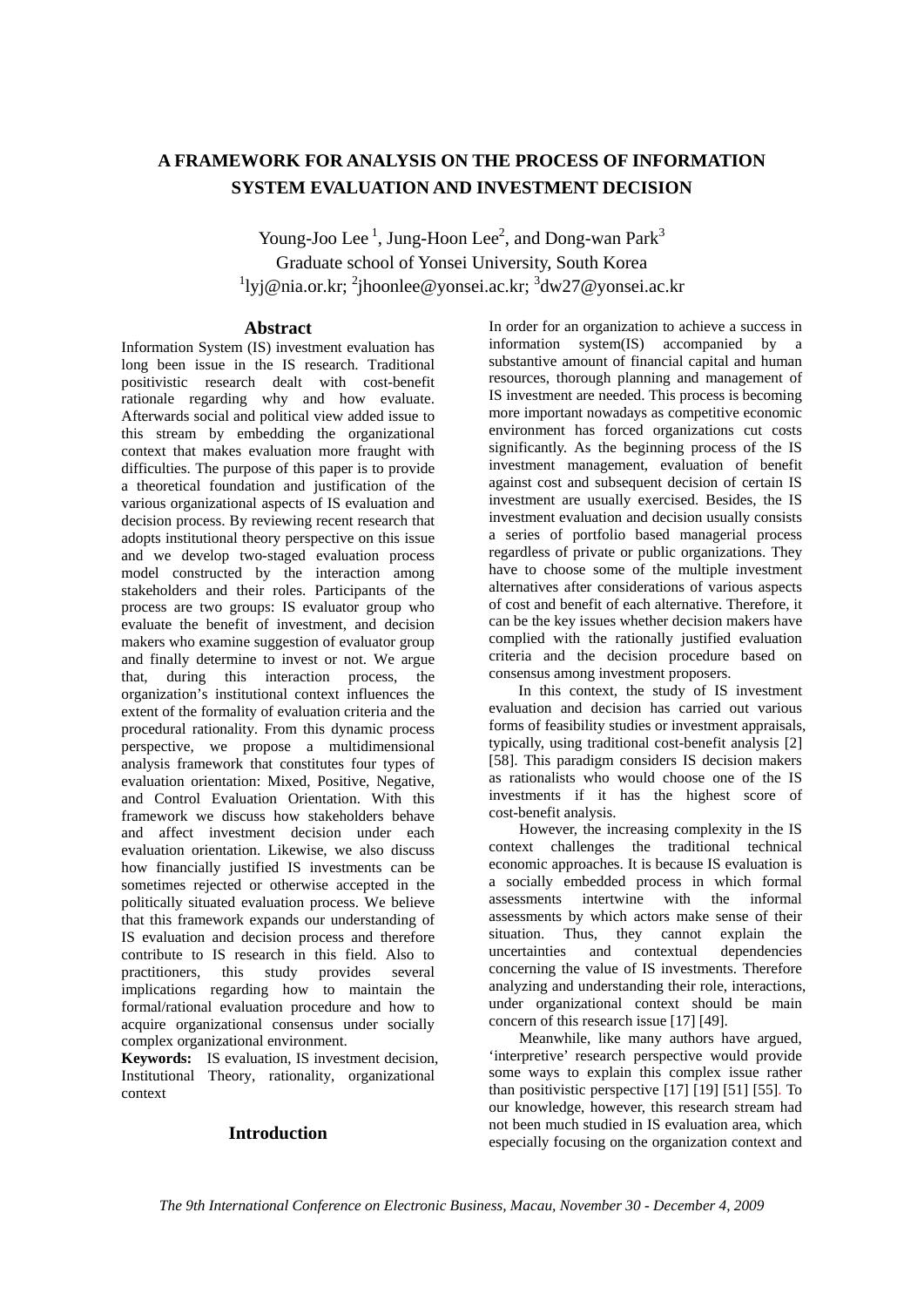social aspects during is investment priority selection.

Accordingly, this article aims to provide a theoretical foundation which structurize the IS investment evaluation and decision process and encompass the various organizational aspects of the process.

The following section summarizes and examine previous research on IS evaluation and outline some of the assumptions made. Afterwards we suggest a conceptual framework which provide rationale to explain how evaluation diverge during the process participated by decision makers and related stakeholders.

#### **Literature Review**

#### **Rational Behavior Approach**

In the rational model approach, human behavior is assumed to be logical and consistent. Organization also pursues profitability and maximize utility[31]. Rationality in the organizational choice means one can identify all possible alternatives, and evaluate expected outcome from each alternative, finally select one of the alternatives which maximizes or optimizes the organization's performance [6] [9] [28] [38].

This somewhat omniscience view of human ability applies to the early research in IS evaluation and investment decision [5] [17]. This conception sees evaluation as an external judgment of an IS which is treated as if it existed in isolation from its human and organizational components and effects. And technical and economic criteria were used to carry out project-driven, cost-focused evaluation [49].

In the same way, econometric analysis was used in the public sector. Following McFadden(1975,1976), bureaucracy comply economic principle with the Cost-Benefit Analysis(CBA), set investment priority by the result of the analysis which calculate the economic net benefits. The difference from private sector is that economic net benefits means more than financial, that is, social utility in macro level [34] [35].

Transaction cost theory supports this rational approach in a way that transaction costs can be measured, monitored and separated. Thus, the evaluation criteria for IS investment are organized to minimize transaction costs [57].

Contingency theory, although it focuses more on environmental uncertainty, has similar assumption to the rational model. While contingency theorists argue that there is no one best

`fit', they do posit that managers of organizations are able to rationally recognize the changing environment and then align their organizations to

match the environment. It is also hypothesized that achieving fit leads to improved efficiency and performance. IS investments and its overall governance system would be implemented to achieve 'fit' [27] [54]

Agency theory and related research expand and extend the rational model theory. This theory emphasizes the problem in organization by adopting the concept of goal incongruence and information asymmetry between the principal and the agents. Agency theory provide useful implication to IS investment decision process with an idea that principle(decision maker) and some other internal stakeholders(agents) might have different interests during the decision process. However, it still assumes motivations are financial, thus still confines itself in the rational behavior theory [13].

To the extent that the traditional accountancy framework laid foundation of IS investment decision criteria, it still faces complicated issue on how to measure and evaluate the intangible and non-financial benefits. Therefore, this approach has been challenged for its problem of internal validity and external generalizability from social research [29]. One notable criticism is the argument that not every motivation is financial. We can observe many organizations have progressed from elementary cost–benefit analysis towards a more entrepreneurial approach which seeks to deliver long-term benefit while considering the intangible aspects and elements of risk and uncertainty [8] [56].

Also there are some criticisms about the limitation of the cognitive psychology of the rational model. Lamb & King(2003) argue the rational model describes an atomic individual with well-articulated preferences and the ability to exercise discretion in the ICT choice and use, within certain cognitive limits. Even though some extended rational models also describe how information from objects, the environment interacts with other atomic individuals, it is cognitively processed as feedback to fine-tune the preferences that influence discretion. Within this model, however, information is highly decontextualized [26].

From the social research perspective, which is the main interest in this paper, they criticize the rational model neglects the dynamic social influences that exist inside or outside the organizations. As per this view, the actions of individuals are embedded in concrete, ongoing systems of social relations [15]. Sociologists theorized this system as *social structure*, which describes the foundational structures of social institutions in terms of domination, legitimation, and signification [14]. Following section discuss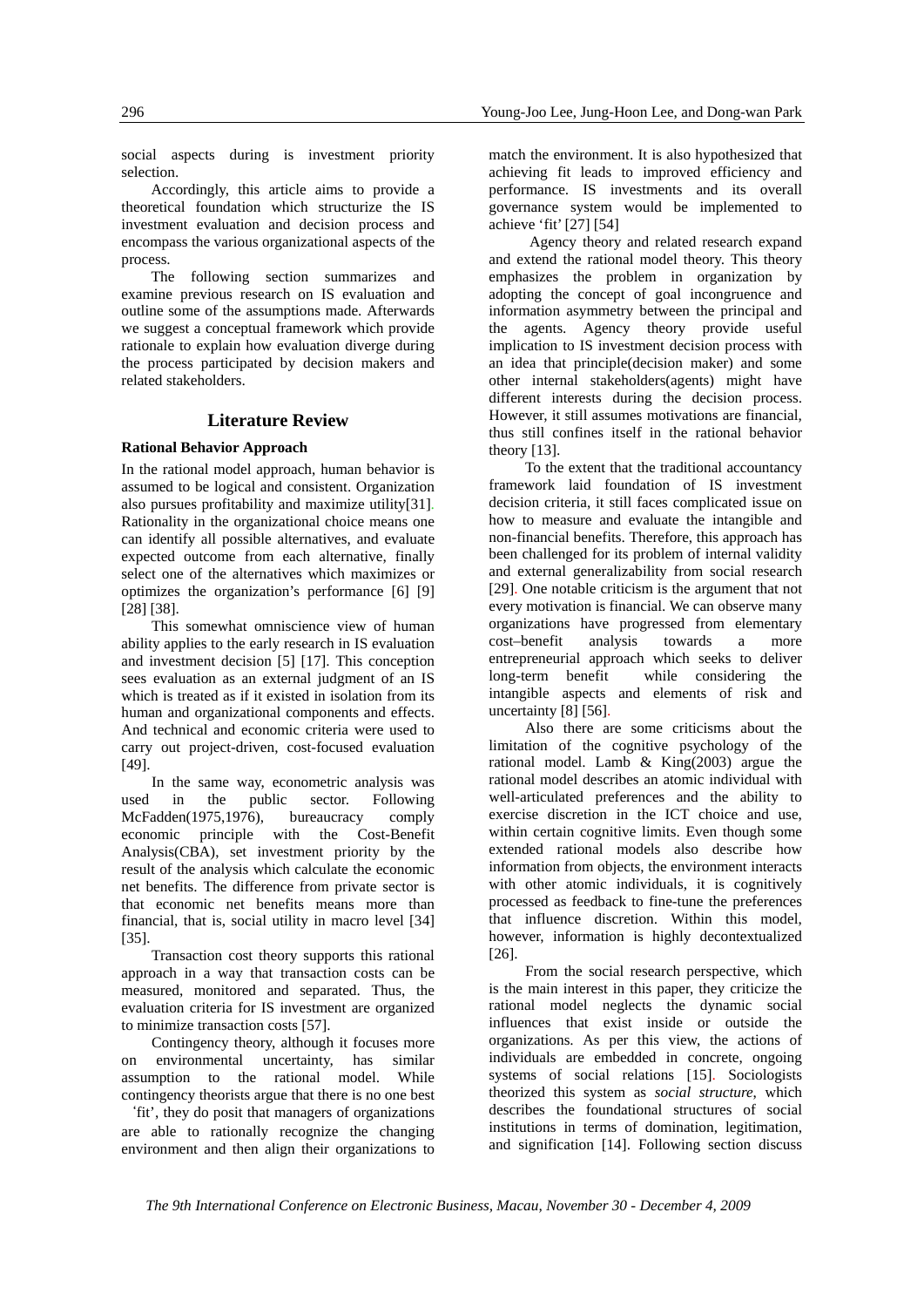the sociological approaches to the organizational process of IS.

#### **Political Behavior Approach**

In the political behavior approach, organizational decision is assumed to be a political, social process  $[1]$   $[11]$   $[12]$   $[44]$ . It defines political behavior as socially influencing behavior in order for individual or organization to protect or increase self interests [1].

Political approaches have following some characteristics regarding organizational decision. First, political behavior is focused on gaining organizationally sanctioned ends through non-sanctioned means or obtaining ends not sanctioned by the organization [33]. Second, while political activities are self-serving, leading to desired outcomes for the individual, perhaps at the expense of others and the organization, the real motivations behind the behaviors are often hidden from others. Third, in the political process, conflicts of interest and unequal power among members are assumed to be the rationale for political behavior [11]. Therefore, organizational actors try to exercise their power to achieve partisan goals rather than the organizational goal [46]. Finally political behaviors tend to occur in the competitive environments with unclear rules about how resources and outcomes are allocated [24].

Also to the IS field, researchers have long recognized the important role of power and politics [22] [32] [47]. Generally to the relationship between IS and organization, power determines the capability of an organizational unit and has to influence the behavior of other units and the organizational decision process [30]. Therefore, power activated during the IS decision process needs to be approached by multidimensional perspectives. Sillince and Mouakket(1997) provided five perspectives about power : zero sum, processual, organizational, structurally constrained, socially shaped(constructed) power [50]. While their concepts of structurally constrained or socially shaped power are more sophisticated way of dealing with power than earlier functionalistic approach, such disciplinary diversity rather makes it difficult to generate continued discussion and to accumulate a foundational body of research.

#### **Institutional Theory Approach**

In the diversified and complex IS investment evaluation and decision process, rational approach has difficulties to explain why and how rationally justified investments sometimes are rejected at the final decision stage. On the contrary, political/power approach, if we could ever parsimoniously simplify its core concept, failed to

clearly explain rationally justified investments are still held in the high priority under politically conflicted situation. To colligate these two approaches from both extreme ends, we suggest Institutional theory as a baseline for comprehensive framework.

The Institutional theory is essentially concerned with how organizations are influenced by wider cultural and social environments and how organizational processes by which structures, including schemas, rules, norms, and routines, become established as authoritative guidelines for social behavior. Therefore it is capable of explaining factors that circumscribe individual and organizational behavior by various interactions between external environment and internal structure [39].

Institution are highly resilient social structures that have attained a high degree of resilience, which are composed of the cultural-cognitive, normative, and regulative elements that, together with associated activities and resources, provide stability and meaning to social life [48]. In the Institutional theory approach, organizations do not adopt organizational structures, instead adopt societally rationalized (institutionalized) structures to achieve legitimacy, regardless of the impact on efficiency [37].

DiMaggio and Powell(193), focusing on the environmental institution, posited three forms of institutional isomorphism – coercive, mimetic and normative. Coercive isomorphism comes from legal pressures, political pressures or the kind of intense pressure of which powerful organizations are able to exert on less-powerful, dependent organizations. Mimetic isomorphism – the tendency to mimic other organizations, is posited as a response to uncertainty; in the uncertain environments organizations will mimic those organizations seen to be successful. Finally, normative isomorphism is associated with the professionalism associated with formal education and professional networks [10]

Scott(2001) categorized the literature into three 'pillars' of institutional theory – regulative, normative and cultural-cognitive. These pillars broadly match DiMaggio and Powell(1983)'s isomorphic pressures, more focusing on the internal structures of legitimation. The regulative pillar has expedience as its basis of compliance. Legitimacy is legally sanctioned and indicated by the presence of rules, laws and sanctions. Under the normative pillar, compliance is a social obligation and the existence of certification and accreditation among organizational fields points to a morally governed legitimacy. Cultural-cognitive is based on a shared understanding. Common beliefs and shared logic lead to a recognizable and culturally supported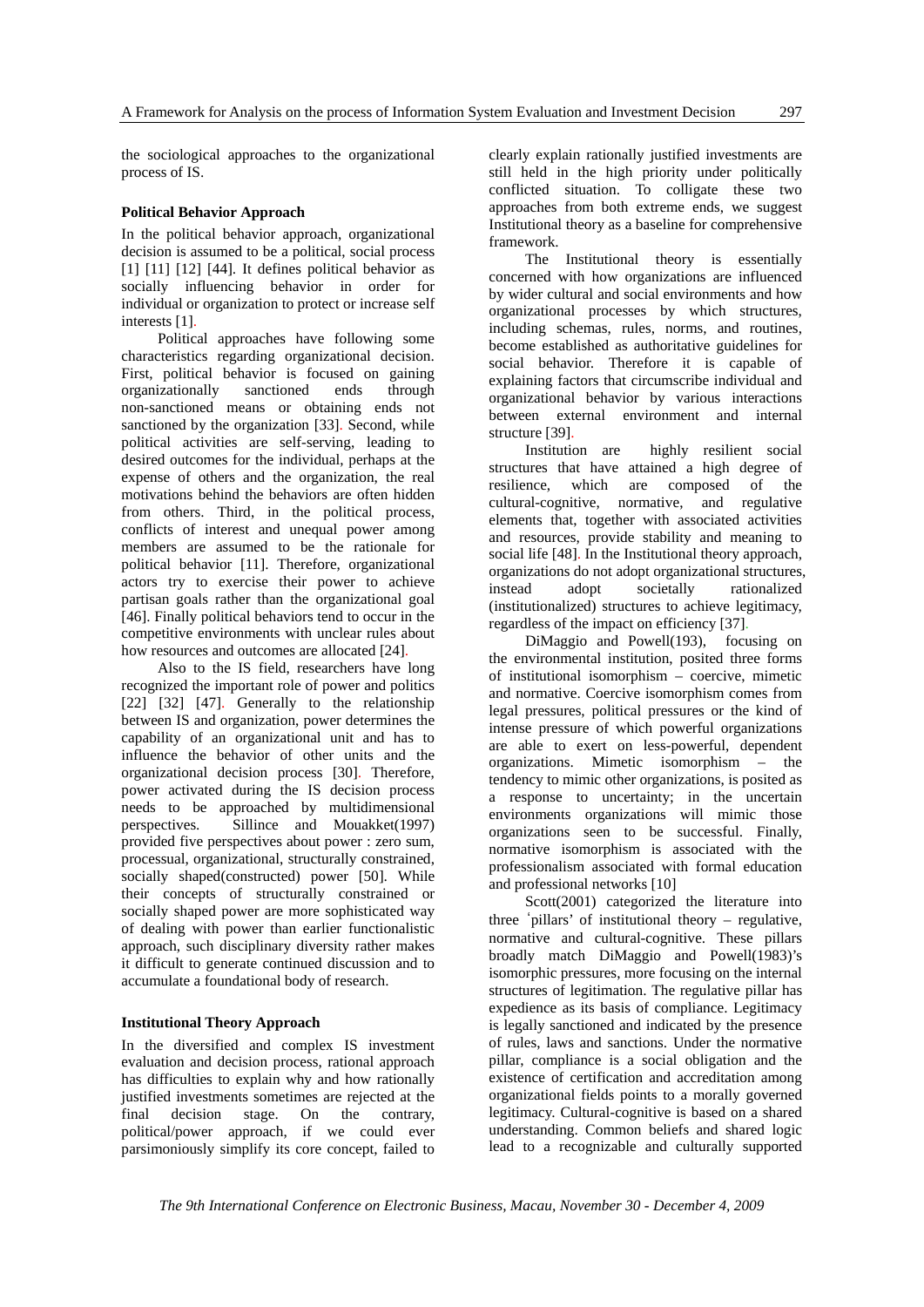basis of legitimacy [14] [48].

#### **IS Research with Institutional Theory Approach**

It seems not much research work has been done on IS investment decision from Institutional Theory perspective, study of Teo et al.(2003) and Miranda & Kim(2006) are considered distinguishable works on this perspective. Teo et. al(2003)'s work provided some empirical support for institutional-based variables as predictors of adoption intention of IS. In the article, institutional theory posits that mimetic, coercive, and normative pressures existing in an institutionalized environment could influence organizational predisposition toward an inter-organizational informtation linkage system, specifically, FEDI(Financial Electronic Data Interchange) [53]. Although he introduced Institutional variables into a theoretical framework of IS investment decision, its focusing on the external institutional pressure has some limitation of deterministic view to IS investment decision

In a different but advanced way, Miranda & Kim(2006) suggested more dynamic view considering how the appropriation of the logic of transaction cost economics is contingent on decision makers' institutional context. They contextually interpreted Scott(2001)'s three institutional pillar and dichotomized into two institutional contexts - professional versus political contexts.

*In professional* contexts, the cognitive structures of procedural knowledge are central to the coordinated action, Regulation in its conventional sense is unnecessary, as uniformity is effected through consensus on the values of procedural rationality, Normative structures reference the procedural rationality and focus on its diffusion, *In political* contexts, regulation via political authority is key to the coordinated action. Unlike the ideologically homogenized professional contexts, interests and values can be diverse in political contexts. Cognitive structures play a weak role in these institutional contexts since shared meaning is not essential to ordered activity and is difficult to attain in the presence of varied interests and values. Normative structures legitimate the exercise of authority by those vested with it. While a level of the procedural rationality may still appear in such political contexts, it is not legitimated and its incidence is minimized with the increased incidence of the political behavior [42]

The work of Miranda & Kim(2006) provides significant hint to our research question. The dichotomous approach to professional/political context enables flexible explanation which was insufficient in either rational or political theory approach. Along with this contextual basis,

following two exploratory studies may further

develop our research idea.<br>A case study of A case study of Serafeimidis & Smithson(2003) used institutionalization as a new way to explain social interaction process while an organization initiates IS evaluation and its diffusion. The study divides IS evaluation related stakeholders into two groups – the strategist and the evaluator.

The 'strategist for evaluation' is involved in the creation, implementation and institutionalization of evaluation norms, principles, structures and methods. The tasks of a strategist, in general terms, include the analysis of the situation, the production and reproduction of normative values, and the maintenance and change of power relations. In a more unconventional way, a strategist can encourage and facilitate others to question conventional wisdom and increase awareness. The organizational status and power of the strategist should provide the authority to question traditions and to make commitments for change [49].

'Evaluators', on the other hand, receive the 'evaluation strategy', including the evaluation methods, tools and techniques, from the strategists and enact the strategy according to their interpretations. Every stakeholder from the evaluation party can act as a evaluator and evaluators cannot be considered as isolated from the evaluation action. They are recipients of the changes they initiate and, therefore, either beneficiaries or victims themselves [16]. The evaluator can be viewed and interpreted by his audience in various ways. In the case of a formal/rational evaluation exercise based on technical and economic criteria, the role of a formal evaluator includes not only the quantitative assessments, but also a ritual element of demonstrating management competence [49] [55].

Next, based on the two groups' perception of objectives of the IS investment and impact on organization, four types of organizational institution are identified – Control, Sense-making, Social learning, Exploratory. *Control evaluation* refers to the cases where the expected outcomes of the investment, usually quantitative, are fairly certain and there is an organizational consensus around them. In cases where the objectives of the investment are not clear or predictable (e.g. a decision support system, a groupware system), a *sense-making evaluation* would form the basis of attempts to reach consensus. When expected objectives are usually clear, but there is uncertainty of their achievement, *Social learning* evaluation contributes to decreasing uncertainty of strategic changes. *Exploratory evaluation* is needed when the social learning faces a lack of consensus in terms of the objectives and/or the sense-making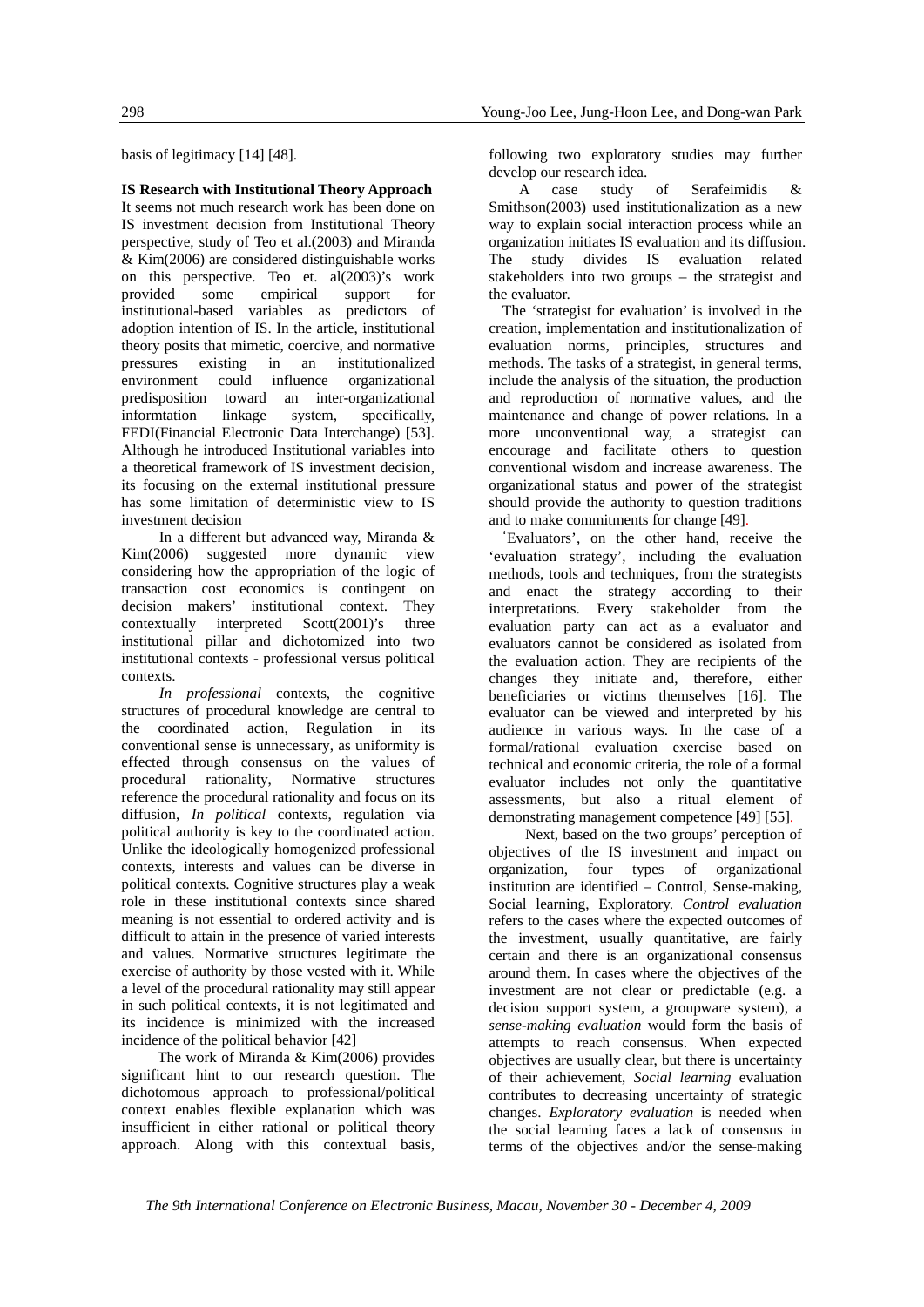cannot deal with the strategic nature of the change and its uncertainty (e.g. major outsourcing decisions, just-in-time manufacturing systems)( [49], pp 257~258) If we see four types of evaluation orientation from the dichotomy view of formal/informal evaluation, three other types of evaluation except control evaluation deal with unpredictable evaluation results depending upon how strategists and evaluators informally interact with each other.

The concept of role division and distinctive evaluation orientation from Serafeimidis & Smithson(2003) is noticeable considering both the final approval authority and those with pre-decision involvements such as the initiation and development of IT investment proposals [60].

Overall, our study focuses on the informal process based on the taxonomy of institutional context from the study of Miranda & Kim(2006) and justification types from Irani(2002). We also hold the evaluation role concept of Serafeimidis & Smithson(2003) as well. In the next section, we propose new framework which encompass each distinctive form of IS evaluation and decision making process among stakeholders.

#### **Analysis Framework**

Based on the implication of previous research we developed a new analysis framework to analyze information systems investment evaluation process. The framework shows that when certain IS investment proposals are evaluated, four type of evaluation orientation are expected to be observed according to the evaluation role and the institutional decision context. These four types of evaluation changes are shown in the Figure 1

| Decision<br>Context<br>Justification<br>l ype | <b>Political Context</b>                                                                                | <b>Professional Context</b> |
|-----------------------------------------------|---------------------------------------------------------------------------------------------------------|-----------------------------|
| Concept<br>Justification                      | <b>Mixed Evaluation</b><br>- Positive<br>when interests united<br>- Negative<br>when interests conflict | <b>Negative Evaluation</b>  |
| Financial<br>Justification                    | <b>Positive Evaluation</b>                                                                              | <b>Control Evaluation</b>   |

< Figure 1 - Research Framework >

#### **Staged Evaluation Process**

In the first step of the analysis, we are to premise that IS investment evaluation process passed through the staged process. We also assume that during the staged process, particular forms of Institutional structure are generated by the participant's social interaction until final decision is made. In general, following Mintzberg et al(1973) IS investment evaluation process has three step of procedure: Initiation, Development, Decision [40] [41]

At the initiation stage, the investment objects(Information system development, hardware and software procurement, etc) are recognized by the organization necessity or strategic directions. Development stage seems to be the starting point to identify information system's characteristic and functionality through defining detailed contents. At this stage, one can speculate stakeholders interpret the cost and benefit of the investment contents with their diversified organizational interest. At the last step, decision stage, based on the way of communication formed in former stage, investment is decided to be approved or not.

#### **Justification Type**

Irani(2002)'s work emphasized the role of stakeholders, whose benefit consideration is incongruent according to the organizational position. Depending on where the stakeholders posit in senior manager, middle manager, or even lower operational level, they might focus on different attribute of the cost and benefit.

Therefore, within the corporate policy and strategy, IT/IS benefits can be classified into strategic, tactical and operational benefits, with financial or non-financial and intangible natures. Financial benefit justification is the traditional appraisal procedures including the setting of project costs (direct) against quantifiable savings and benefits predicted to be achievable. Because this traditional view usually discourages long-term strategically important projects that typically offer intangible and non-financial benefits, he argues the practice of Concept Justification. Concept justification requires a softer, more persuasive approach, and is one that is predominantly interpretive in nature. This approach is likely to be sought by those with executive responsibilities, and is one of aligning the projects' proposal with the medium/long-term strategic and financial business plan(s) of the company [20].

Although he concluded the search for an integrated generic technique impossible because of a wide variety of interacting social and technical factors, he provided some insightful implication; first we need to note that investment justification is subjective in nature rather than objective. Second, we need to focus on the interaction among stakeholders and various aspects of organizational context in order to see how the subjective interpretation occurs.

#### **Evaluator Group**

At each stage of IS evaluation process, we may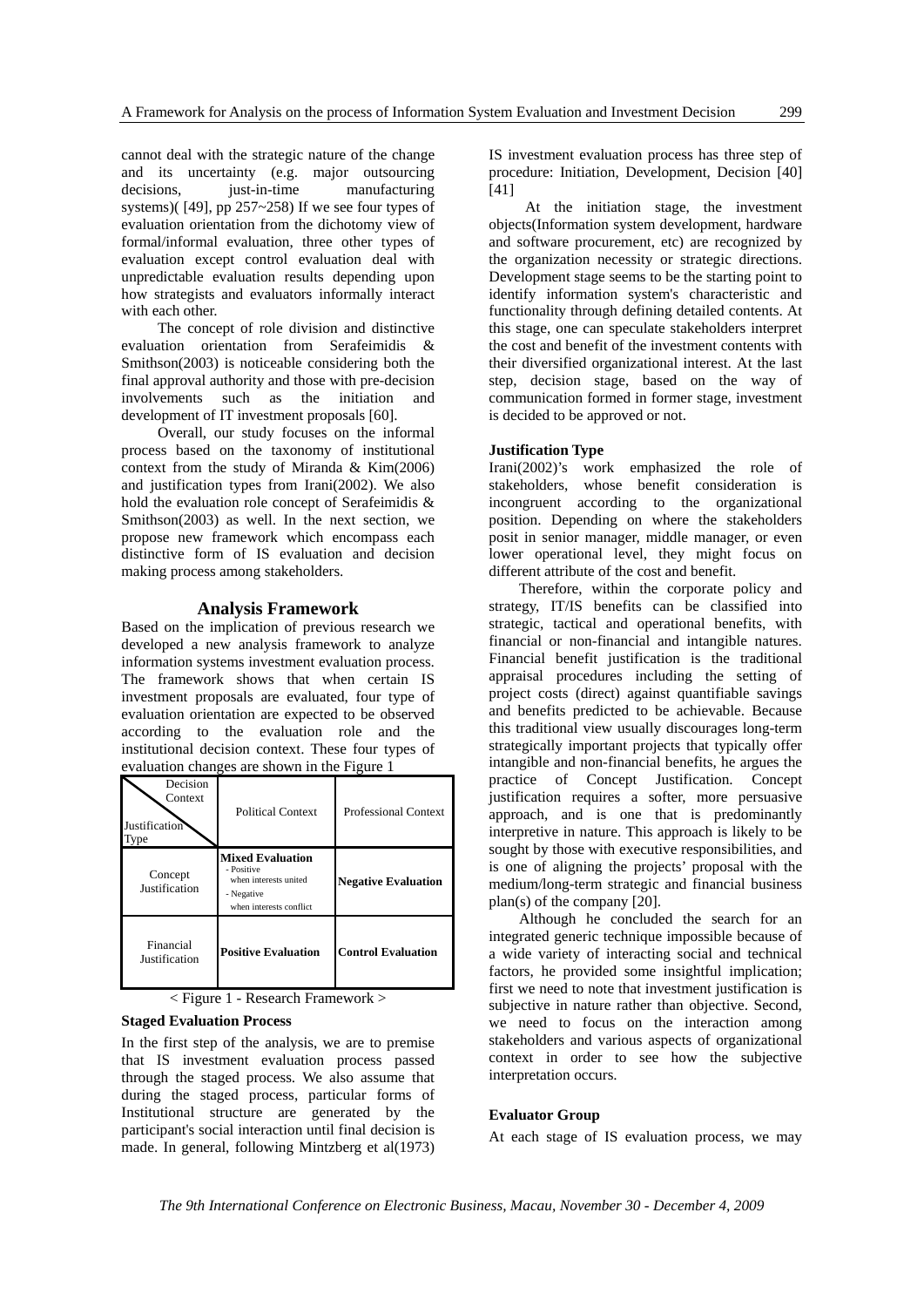consider there are certain types of stakeholders' roles who might outline institutional schema. Accordingly, we define the roles of two groups - *Evaluator group, Decision making group*. The following details the role of each group.

- Evaluator group evaluate the benefit of investment at the development stage.
- Decision making group examine the investment proposal evaluated by evaluator group.
- At the decision stage, Evaluator group and Decision making group proceed sense-making communication and reach mutual agreement on whether to invest or not.

Next, we further categorize evaluator group into two subgroups following the classification of evaluation role from Serafeimidis & Smithson(2003): strategist for evaluation and evaluator.

The role separation mechanism is generally found in both private and public sector. For example, enterprise-wide IS investment board is constituted and their assessment is used to make an overall decision. During the group discussion process, whether role of the leader is prominent or not, some participants may take the initiative role. At this time, participants who take the initiative execute strategist's role, whereas others execute evaluator's role. In this process, depending on the property of an IS cost and benefits and organizational context, IS investment proposals follow respectively different justification type. We use the concept justification and the financial justification dichotomy which are suggested by Irani(2002).

From these two justification types, our assertion is that Evaluator Group, as a socially collective identity, have disposition to choose one of the justification type. This orientation is formulated under communication and interaction of each member of the evaluator group, in accordance with the way they interpret IS tangible and intangible benefit, based on each personal background

#### **Decision Making Group**

Final decision making group is constituted by high-ranking officials (e.g., CEO, CIO, and Board of directors) who have authority to approve investment. Decision making group interpret evaluation result and its context reported by evaluator group and at the same time meditate on another context that they are encountered.

These contexts are classified by the political context and the professional context, and it seems more dominant in public sector[42]. We assumed that within each context, final decision making result is shown as an approval or disapproval of the IS investment proposal, or change of the priority of suggested investment proposal set by evaluator group beforehand.

#### **Evaluation Orientation**

Because the four evaluation orientations of Serafeimidis & Smithson(2003) extend over the entire process from the IS adoption to the post-implementation evaluation, we need to adjust their perception into focused area of the initial evaluation.

Under certain circumstance, positive results of evaluation of IS investment could lead to the approval or its priority rise. Negative results of evaluation, on the other hand, could lead to the rejection of investment or drop in priority. We propose the evaluation results of certain IS investments are expected to have distinct directions under the circumstance between justification type of evaluation group and decision context of decision making group. Then we propose four types of IS evaluation orientations: Mixed, Positive, Negative, and Control Evaluation.

 (1) Under political context, Evaluator group and Decision making groups are subjected to take complex judgments about the investment proposal which has been through the concept justification. Because of the nature of the political context, mutual consensus between Evaluator Group and Decision Making Group are hard to be predicted. If strategic and politic propensities of the investment proposal align with each groups' interest, then positive evaluation is expected and it leads to execution of investment, on the contrary case negative evaluation devaluate its value. The followings are related research proposition.

P1-1: Concept justification will face positive evaluation under political context when interests united

P1-2: Concept justification will face negative evaluation under political context when interests conflict

(2) Even Under political context, it is hard to turn down the proposal which has been officially and objectively evaluated from Financial Justification. Decision making group, therefore, will accept or estimate the evaluation result affirmatively and tries to align expected benefit of the IS investment with their political interest. The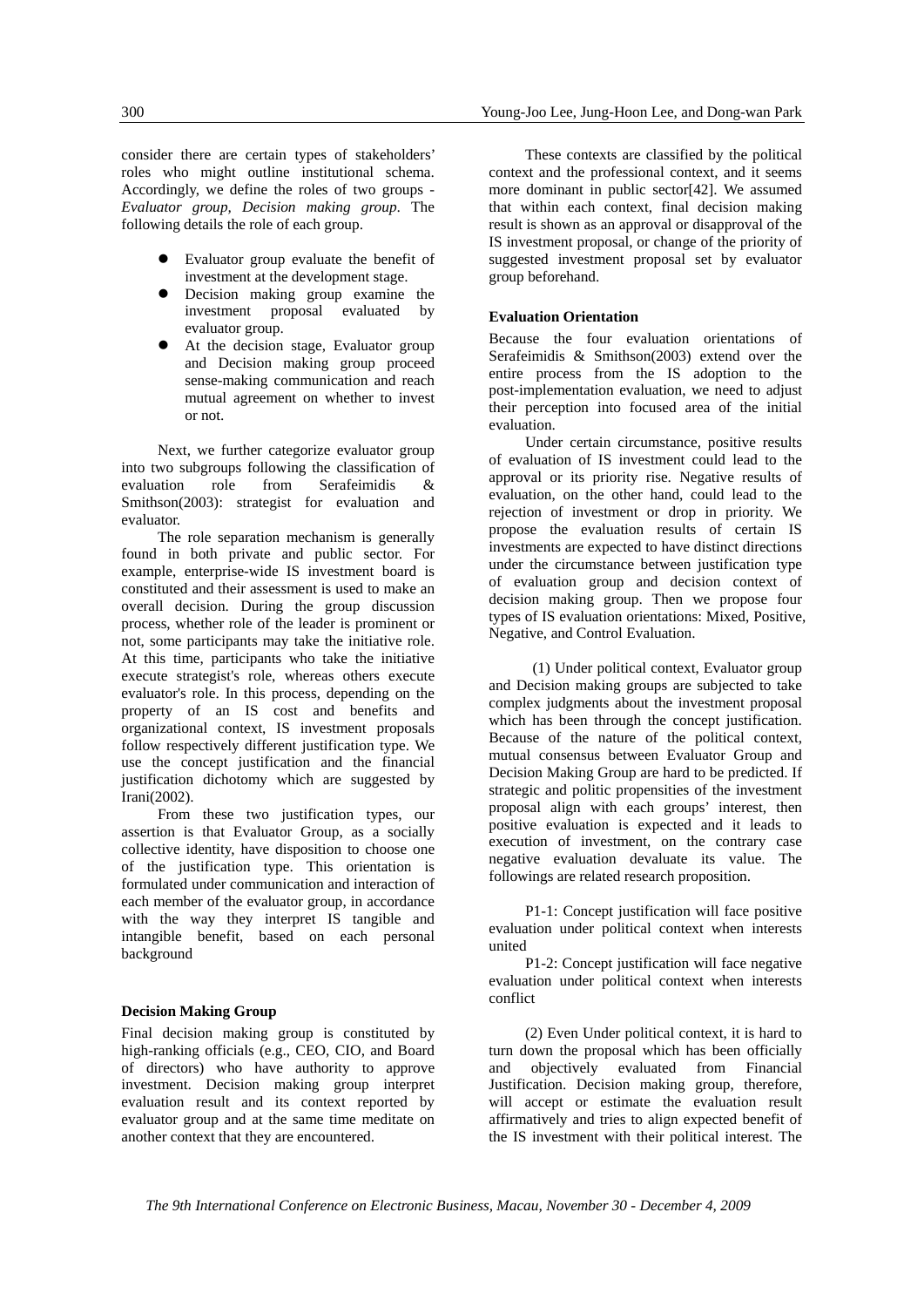following is related research proposition

P2: Financial justification will face positive evaluation under political context of evaluation process

(3) Under professional context, IS investment proposal which has been through concept justification has high chances to have a negative evaluation. Both Evaluator Group and Decision Making Group have no clearly agreeable evidence of the value of the investment, the proposal is easily to be devaluated. The following is related research proposition.

P3: Concept justification will face negative evaluation under professional context of evaluation process

(4) Under professional context, lastly, IS investment proposal which has been through financial justification will have a sophistication process together with positive evaluation. It is exactly same with the control evaluation suggested by Sefafeimidis & Smithson(2003) .

In this case, to enhance the feasibility of successful implementation of the information system and to spread the information system over the organization easily, business goals have to be set up first. Moreover, in order to accomplish the goal this process further relates to concretize the investment plan and schedule, as well as to prepare the various methods to treat the expected issues. The following is related research proposition.

P4: Financial justification will face control evaluation under professional context of evaluation process

#### **Research Method**

Because the conceptual model is introduced with deductive reasoning, empirical data needed to support the analysis framework and propositions. The multiple case study [61] is designed and we are in the process of collecting data from public sector. The unit of analysis is each investment proposal and we will examine about more than 50 of IS investment evaluation results performed by public agency for the past two years.

 Base on the content analysis of data from the evaluation sheet (e.g., internal/external evaluation report) and the interview sheets with the stakeholders, we will trace each proposal regarding how evaluator group evaluated and how it goes through a phase of final decision process. And the next we will categorize each case by four evaluation orientation proposed at our analysis

framework. Then we could verify whether each justification type is related to justification type and decision context.

#### **Summary**

In summary, this paper proposes a theoretical model for studying IS investment evaluation and decision process. The framework articulates two-staged evaluation process and its institutional orientation constructed by the interactions among stakeholders and their roles. Some of the expected contributions of the research are to be mentioned.

In terms of theoretical contribution, our research may provide starting point of future research that attempts to theorize this undiscovered area. So far, mostly from the rational research, much of the studies have mainly discussed the technical and utility issues on IS evaluation. Thus limitation exists when trying to explain irrational-looking IS decision process. On the other side, political research focuses on the nature of power in organization and the way of power being organized, just leading more unpredictable and unexplainable research issue. We try to address this issue focusing on IS evaluation process itself, and the integrated approach of the institutional theory would provide new way of understanding of the process.

Also, there are several implications to practitioners. First, proposers or planners who take the role to justify the necessity of certain IS investment to the decision making group could achieve their goal effectively through a proper consideration of our framework. That is, in order to get a final approval of investment, the justification type (concept justification/ financial justification) have to be considered as a persuasion strategy, and the decision context (political context/ professional context) among members of decision making group have to be identified as well.

Second, to the final decision makers, if an approved investment is from the concept justification under the political context, he or she needs to elicit a consensus to the investment from other organizational member (e.g., user, middle manager). It is because although information systems are invested under the necessity of strategic importance, it has still some risks to fail because of no use of system by organization's member [59].

 Finally we suggest some possible research issues from our framework. When an organization frequently performs IS investment decision under the circumstances closely related with strategic and political judgment, consideration of whether to establish more formal process and institutionalization is needed. With this issue, the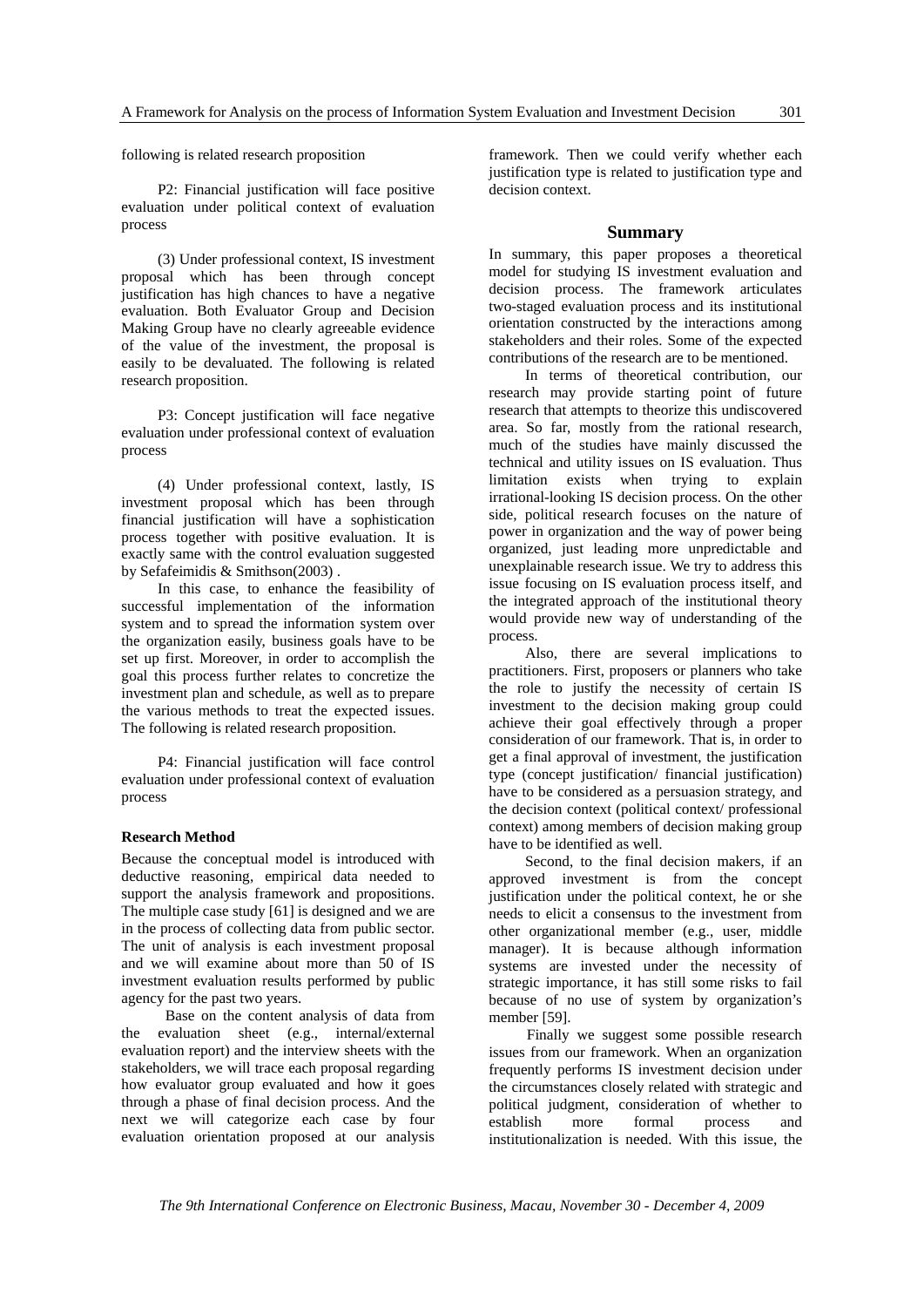optimal point of configuration of IT Governance can be arguable research agenda. Next, further multiple-case study of private sectors compared to public sector cases might help raise the generalization level of the hypothetical theory. Thereafter, quantitative analyses can clearly recognize difference between reality and ideal norm with regard to IS evaluation process.

#### **References**

- [1] Allen, R.W., Madison, D.L., Porter, L.W., & Rewick, P.A., Organizational politics: Tactics and characteristics of its actors. *California Management Review*, 12(1), 1979, 77-83.
- [2] Ballatine, J., Stray, S., Financial appraisal and the IS/IT investment decision making process, *The Journal of Information Technology* 13 (1), 1998, pp. 3–14.
- [3] Bretschneider, S., Management information systems in public and private organizations: An empirical test, *Public Administration Review*, 1990.
- [4] Bozeman, B., S Bretschneider, Public management information systems: Theory and prescription, *Public Administration Review*, 1986.
- [5] Boynton, A.C., & Zmud, R.W. Information technology planning in the 1990's: Directions for practice and research. *MIS Quarterly*, 11(1), 1987, 59-71.
- [6] Brunsson, N. The irrationality of action and action rationality: decisions, ideologies and organizational actions. *Journal of Management Studies*, 19(1), 1982, 29-44.
- [7] Caudle et al. Key Information Systems Management Issues for the public sector, *MIS Quaterly*, June 1991.
- [8] Cronk, M.C. and Fitzgerald, E.P. Understanding 'IS business value': derivation of dimensions. *Logistics Information Management*, 12(1/2), 1999, 40–9.
- [9] Cyert, R.M., & Pottinger, G. Towards a better microeconomic theory. *Philosophy of Science*, 46(2), 1979, 204-222.
- [10] DiMaggio, P. J., & Powell, W. W. The Iron Cage Revisited: Institutional Isomorphism and Collective Rationality in Organizational Fields. *American Sociological Review*, 48(2), 1983, 147-160.
- [11] Delquie, P. Optimal conflict in preference assessment. *Management Science*, 49(1), 2003, 102-115.
- [12] Eisenhardt, K.M., & Bourgeois, L.J., III Politics of strategic decision making in high-velocity environments: Toward a midrange theory. *Academy of Management Journal*, 31(4), 1998, 737-770.
- [13] Eisenhardt, K. M. Agency Theory: An Assessment and Review. *The Academy of Management Review*, 14(1), 1989, 57-74.
- [14] Giddens, A. Central Problems in Social Theory: Action, Structure and Contradiction in Social Analysis, University of California Press, Los Angeles, 1979.
- [15] Granovetter, M. Economic Action and Social Structure: The Problem of Embeddedness. *American Journal of Sociology*, 91(3), 1985, 481-510.
- [16] Guba, E. G., & Lincoln, Y. S. Fourth generation evaluation. Newbury Park, CA: Sage. 1989.
- [17] Hirschheim, R. and Smithson, S. A critical analysis of information systems evaluation. In Information Systems Assessment: Issues and Challenges, Bjorn-Andersen, N.and Davis, G.B. (eds) (North Holland, Amsterdam), 1988, pp. 17-37.
- [18] Hickson, D.J., Butler, R.J., Cray, D., Mallory, G.R., & Wilson, D.C. Topdecisions: Strategic decision-making in organizations. Oxford: BasilBlackwell. 1986.
- [19] Iivari, J. Assessing IS design methodologies asmethods of IS assessment. In: Information Systems Assessment: Issues and Challenges, Bjorn-Andersen, N. & Davis, G.B. (eds), North Holland, Amsterdam.1988, pp. 59–78.
- [20] Irani, Z., Information systems evaluation: navigating through the problem domain, *Information & Management* 40, 2002, 11–.24
- [21] Jacobson, Dax D., Revisiting IT Governance in the Light of Institutional Theory, Proceedings of the 42nd Hawaii International Conference on System Sciences, 2009
- [22] Jasperson, J., Carte, T. A., Saunders, C. S., Butler, B. S., Croes, H.. J. P., and Zheng, W. "Review: Power and Information Technology Research: A Metatriangulation Review," *MIS Quarterly* (26:4), 2002, pp. 397-459.
- [23] JE Nilsson, Investment decisions in a public bureaucracy: A case study of Swedish road planning practices, *Journal of Transport Economics and Policy*, 1991, 163-175
- [24] Kacmar, K.M., & Baron, R.A. Organizational politics: The state of the field, links to related processes, and an agenda for future research. *Research in Personnel and Human Resources Management*, 1999, 17, 1-39.
- [25] Kirp, D. L. When we "speak truth to power", does anyone listen? PolicyMatters, 1(1), 2004, 7-12
- [26] Lamb, R. and Kling, R. Reconceptualizing Users As Social Actors in Information Systems Research, *MIS Quarterly* Vol. 27 No. 2, June 2003, pp. 197-235/
- [27] Lawrence, P. R., & Lorsch, J. W.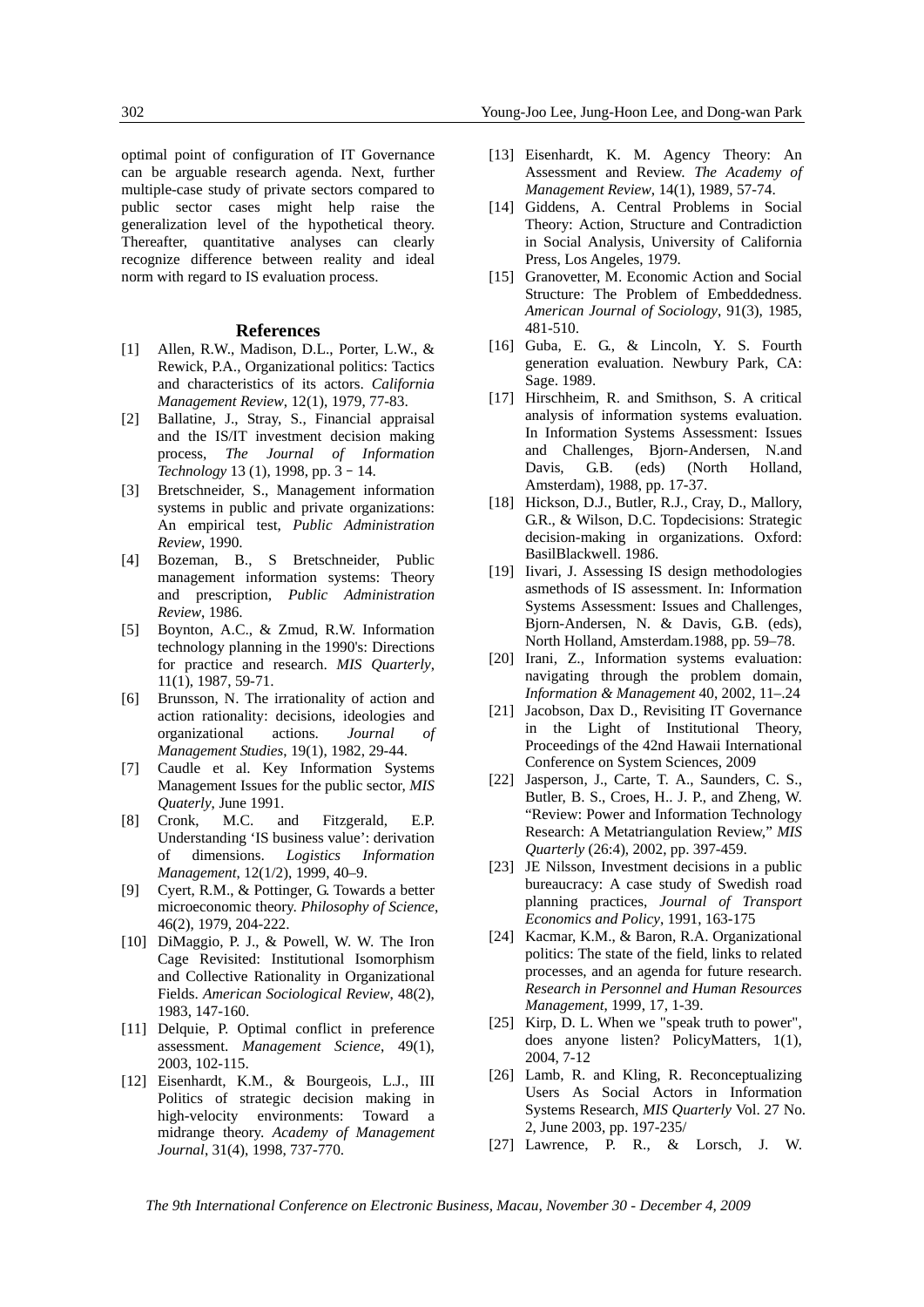Differentiation and Integration in Complex Organizations. *Administrative Science Quarterly*, 12(1), 1967, 1-47.

- [28] Langley, A. In search of rationality: the purposes behind the use of formal analysis in organizations. *Administrative Science Quarterly*, 34(4), 1989, 598-631.
- [29] Legge, K. Evaluating Planned Organisational Change. Academic Press, London. 1984.
- [30] Lucas, Jr., H. C., and Palley, M. A. "Plant Management, the Locus of Decision Making, and the Information Service Department," *Journal of Management Information Systems* (3:3), 1987, pp.34-48.
- [31] MacFadyen, A.J. Rational economic man an introduction survey. In MacFadyen, A. J. & MacFadyen, H. W. (Eds.), Economic Psychology: Intersections in Theory and Application. Amsterdam: North-Holland. 1986
- [32] Markus, M. L. "Power, Politics and MIS Implementation," *Communications of the ACM* (26:6), 1983, pp. 430-444.
- [33] Mayes, B.T., & Allen, R.W. Toward a definition of organizational politics. *Academy of Management Review*, 2, 1977, 672-678.
- [34] McFadden D. The revealed preferences of a government bureaucracy: theory. *Bell Journal of Economics*, 6(2), September 1975, 401-416.
- [35] McFadden D. The revealed preferences of a government bureaucracy: empirical evidence. *Bell Journal of Economics*. 7(1), spring 1976, 55-72.
- [36] Meltsner, A. J. Policy analysts in the bureaucracy. Berkeley: University of California Press. 1976.
- [37] Meyer, J. W., & Rowan, B. Institutionalized Organizations: Formal Structure as Myth and Ceremony. *The American Journal of Sociology*, 83(2), 1977, 340-363.
- [38] Meyerson, M., & Banfield, E. Politics, planning, and the public Interest. NewYork: FreePress. 1955.
- [39] Mizruchi, M., and Fein, L. "The Social Construction of Organizational Knowledge: A Study of the Uses of Coercive, Mimetic, and Normative Isomorphism," *Administrative Science Quarterly* (44), 1999, pp. 653-683.
- [40] Mintzberg, H. The Nature of Managerial Work. Harper Collins Publishers, New York, NY. 1973.
- [41] Mintzberg, H., Raisinghani, D., & Theoret, A. The structure of 'unstructured' decision processes. *Administrative Science Quarterly*, 21(2), 1976, 246-275.
- [42] Miranda, S. M., Yong-Mi Kim, Professional Versus Political Contexts: Institutional

Mitigation of the Transaction Cost Heuristic in IS Outsourcing, *MIS Quarterly* Vol. 30 No. 3, September 2006, pp. 725-753

- [43] Nilsson, J., Investment decisions in a public bureaucracy: A case study of Swedish road planning practices, *Journal of Transport Economics and Policy*, 1991, pp163-175
- [44] Pettigrew, A.M. The politics of organizational decision-making. London: Tavistock. 1973.
- [45] Pfeffer, J. Some consequences of organizational demography: Potential impacts of an aging work force on formal organizations. In Kiesler. 1981.
- [46] Pfeffer, J., and Salancik, G. "Organizational Decision Making as a Political Process: The Case of a University Budget," *Administrative Science Quarterly* (19), 1974, pp. 135-151.
- [47] Sabherwal, R., and King, W. R. "Decision Processes for Developing Strategic Applications of Information Systems: A Contingency Approach," *Decision Sciences* (23:4), 1992, pp. 917-943.
- [48] Scott, W. R. Institutions and Organizations(2nd Ed.). Thousand Oaks, CA: Sage Publications. 2001.
- [49] Serafeimidis, Vassilis, Steve Smithson, Information systems evaluation as an organizational institution –- experience from a case study, *Information Systems Journal*, 13, 2003, 251–-274
- [50] Sillince, J. A. A., and Mouakket, S. "Varieties of Political Process During Systems Development," *Information Systems Research* (8:4), 1997, pp. 368-397.
- [51] Smithson, S and Hirschheim, R, Analysing information systems evaluation: another look at an old problem, *European Journal of Information Systems*, Volume7, number 3, 1 September 1998, pp.158-174
- [52] Sonstelie J, Portney P, Vaupel J. TRUTH OR CONSEQUENCES: Cost Revelation and Regulation. *Journal of Policy Analysis & Management [serial online].* Winter83 2(2), 1982, 280-284.
- [53] Teo, H.H., Wei, K.K., I Benbasat, Predicting intention to adopt interorganizational linkages: An institutional perspective, *MIS Quarterly*, vol.27, No.1, 2003, pp19-49,
- [54] Thompson, J. D. Organizations in Action. New York: McGraw-Hill. 1967.
- [55] Walsham, G. Interpreting Information Systems in Organizations. John Wiley & Sons, Chichester, UK. 1993.
- [56] Ward, J.M, Taylor, P. and Bond, P. Evaluation and realisation of IS/IT benefits: an empirical study of current practice. *European Journal of Information Systems*, 4(4), 1996, 214–25.
- [57] Weill, P. Don't Just Lead, Govern: How Top